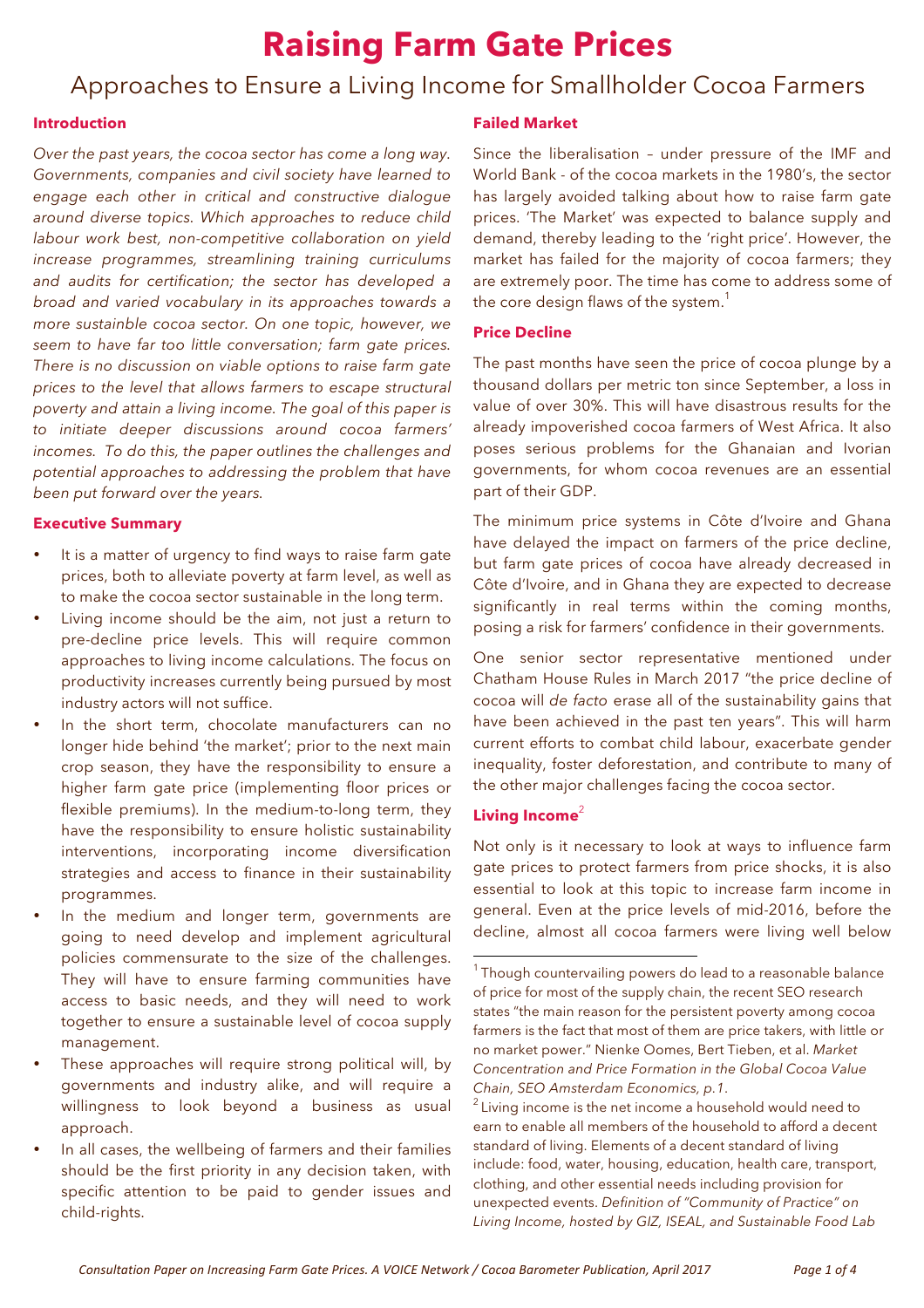the poverty line. Structurally low prices (adjusted for inflation) have reduced the attractiveness of cocoa farming for several decades.<sup>3</sup>

One of the key starting points for this conversation, as we have advocated for several years now, is a common approach to a living income. It is a precondition for the approaches suggested in this paper. However, in the cocoa sector, this has turned into a largely academic discussion, with some pilots here and there, but very little movement, and no deliverables as of yet. Unless we can answer the questions "what should a farmer be able to earn", all the approaches discussed in this paper will be looking at a worryingly incomplete finish line.

#### **Productivity**

Current industry approaches to cocoa sustainability are almost exclusively based on increasing productivity per hectare. Though this is an important variable, the current productivity approach does not provide a macro solution to farmer poverty. A recent paper commissioned by the Dutch government argues that "initiatives to raise cocoa sector productivity are not the solution for all farmers", and that "farmers need both a major price increase for their cocoa and a substantial increase in productivity in order to make a decent living out of cocoa"<sup>4</sup>. The current global oversupply of cocoa (arguably one of the causes of the current price decline<sup>5</sup>) will hardly be dealt with by increasing productivity even further. A productivity-driven approach, therefore, might work for a few farmers but, in general, only further exacerbate the problems of the majority of farmers.

#### **Return on Investment**

 

Even to maintain current production capacity the ageing farmers have to invest in the rehabilitation of their cocoa trees, which are mostly at the end of their life cycle. However, investment in sustaining or improving productivity only makes business sense if the investment is expected to pay off, especially for crops such as cocoa,

*http://www.confectionerynews.com/Commodities/Evendoubled-income-for-farmers-won-t-make-cocoa-sustainable-Mars.*

which need years to reward investments.<sup>6</sup> Therefore, a low cocoa price is also a threat to future cocoa production, and to the long-term profitability of the large cocoa companies.

#### **Industry Responsibility**

The simplest way to raise farm gate prices – and it almost feels too obvious to mention – is for companies that buy cocoa beans to simply pay more to the farmers. Paying the farmers more is the fastest, most efficient, and simplest way to address cocoa poverty in the short term. As long as there are no long-term solutions, manufacturers should start immediately.

#### **Profit/Poverty**

Since the mid-1980's, transmission of price fluctuations in cocoa has been asymmetric; while retail prices rise quickly when the price for cocoa goes up, they only drop slowly when cocoa prices go down.<sup>7</sup> This means that with falling prices of cocoa beans, chocolate manufacturers see an increase of their profit margins. $8$  As such, manufacturers have a short-term responsibility to ensure they do not make extra profits at the expense of extra poverty.

#### **Price Level**

What should the level of a minimum price be? When approaching this from a farmer's perspective, clearly the price should be high enough that a farmer can earn a living income for him/herself and his/her dependents. However, because of the lack of a sector wide definition on how to calculate a living income, at present we simply can't say how high the price should be to cover a farmer's basic needs. Therefore, it is essential that the sector come with a clear consensus on living income and how to calculate this, within the very short term.

#### **Inter-Crop Parity**

 

From a market perspective, prices that are high could lead to farmers in other commodities to switch to cocoa, as well as to current cocoa farmers increasing production. This overproduction would put pressure on the world market

<sup>&</sup>lt;sup>3</sup> The 2012 and 2015 Cocoa Barometers, recent research papers, as well as remarks by industry leaders confirm that the average cocoa farmer earns well below \$1.00 per day, far below the extreme poverty line.

Further reading; Gaëlle Balineau, Safia Bernath, Vaihei Pahuatini. *Cocoa farmers' agricultural practices and livelihoods in Côte d'Ivoire, AFD Paris, 2017;* Oomes, Tieben, et al.; Oliver Nieburg. *ConfectioneryNews. [ONLINE] Available at:* 

<sup>4</sup> Oomes, Tieben, p.11, p.76

<sup>&</sup>lt;sup>5</sup> According to Lionel Soulard, Managing Director, West Africa, Cargill Cocoa & Chocolate, the "'*large oversupply of cocoa beans' … led to a fall in [world market] prices*". Oliver Nieburg. ConfectioneryNews. *[ONLINE] Available at:* 

*http://www.confectionerynews.com/Commodities/Cocoa-pricefor-Ivorian-farmers-may-drop-30*

<sup>&</sup>lt;sup>6</sup> The Farmer Economic Model published by the World Cocoa Foundation (WCF) is a useful tool in this regard. Parameters like farm size, price, costs for inputs, costs for labour, etc. can be varied. Based on these figures the model shows which investments into a cocoa plantation and especially the rejuvenation of the trees are profitable. The future price of cocoa is the crucial and unpredictable factor in this calculation. *[ONLINE] Available at:* 

*https://hub.cocoaaction.org/econmodel/public/*

<sup>7</sup> Catherine Bonjean, Jean-François Brun. *Price Transmission in the Cocoa-Cholate Chain. CERDI, Université d'Auvergne, 2007* <sup>8</sup> This applies especially to chocolate and couverture

manufacturers such as Mondelez, Nestlé, Mars, Hershey, Ferrero, Lindt, and Barry Callebaut. Barry Callebaut's CEO highlighted the boost to margins from the "collapse" of bean prices. AgriMoney. 2017. *[ONLINE] Available at:* 

*http://www.agrimoney.com/news/barry-callebaut-shares-hit-alltime-high-as-cocoa-price-dip-helps-profits--10628.html*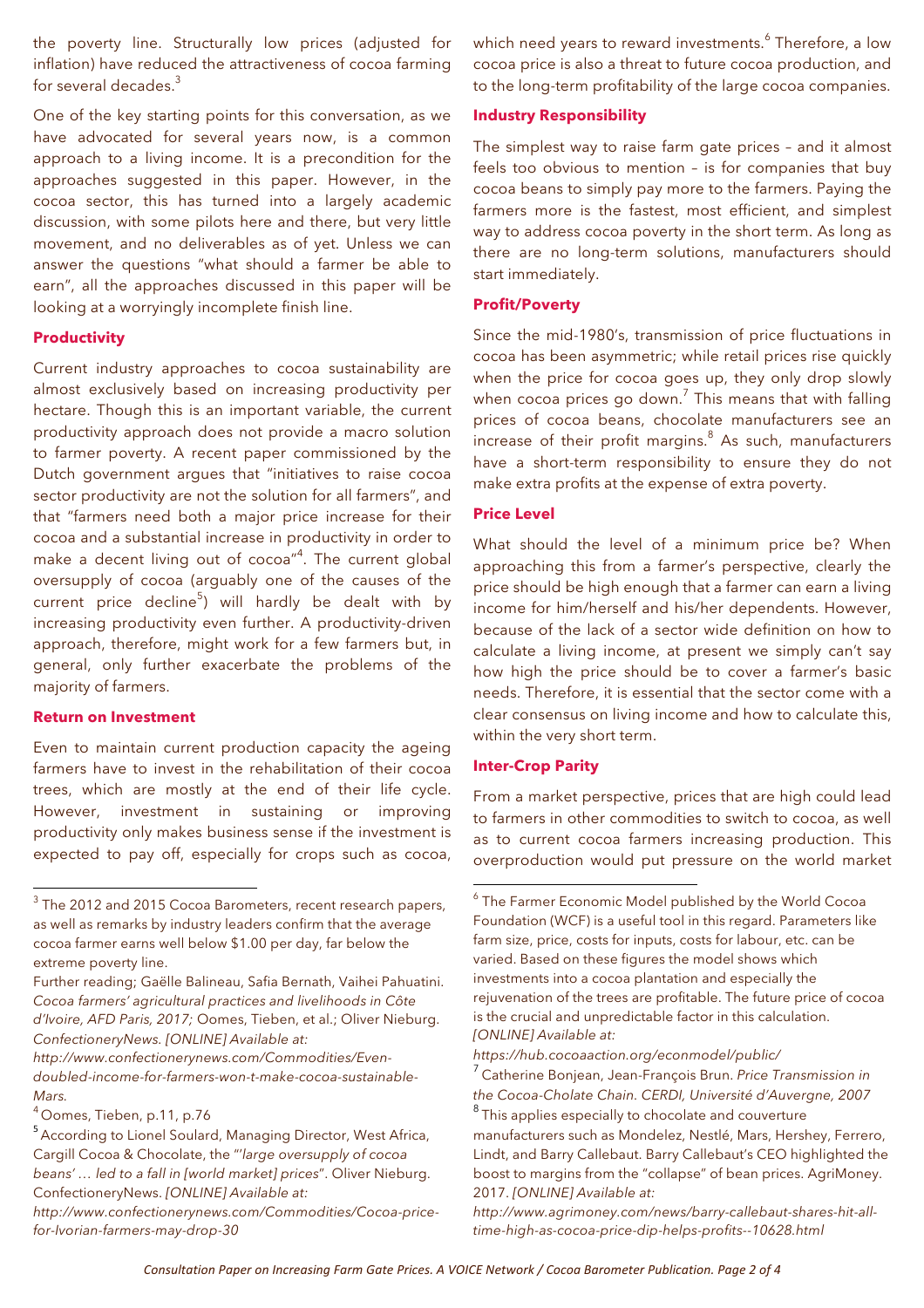price. This 'inter-crop parity' challenge will have to be addressed.

#### **One-Size-Fits-All**

A certain price might be sufficient in one region, but too low in another region. To set the level of the worldwide mandatory minimum price would be a major challenge, to a large extent repeating the same mistakes as the current one-size-fits-all world market pricing system.

# **Anti-Trust**

Companies have been reluctant to discuss prices due to concerns around anti-trust laws. But there are indicators that competition authorities would allow conversations to take place, provided they are meant to protect human rights and combat poverty. Meanwhile, employees of these companies who know the living conditions on the cocoa farms in West Africa are well aware that farm gate prices need to significantly increase if cocoa production is to be truly sustainable. It is time for the companies to not use anti-trust concerns as a defence, to take the moral imperative, and engage in conversations around how to raise farm gate prices to ensure a living income for cocoa farming families living in structural destitute poverty.<sup>9</sup> Though there might be concerns around collusion if this were to be decided upon at a collective level, there is no reason why individual companies shouldn't be able to unilaterally decide to pay their farmers more.

#### **(Flexible) Premiums**

Premiums coupled to a certification scheme generally aren't higher than 10% of the world market price, resulting in a marginal impact on the cocoa farmer income. If they are to be a tool to solve this issue, premiums will have to be more flexible, and will have to be a lot higher than current levels. Some smaller companies, such as Taza Chocolate, Ingemann, and Tony's Chocolonely, already work with flexible premiums based on farm gate price developments.

A flexible premium system could help avoid some of the problems connected with floor prices and how companies could implement such a responsibility.

As premiums are a supply chain based approach, flexible premiums can be incorporated into contracts. Governments or regulatory bodies at the national level (such as CCC in Côte d'Ivoire, COCOBOD in Ghana), or at the international level (such as the FCC), could set up

 

model contracts. These could be set at regional levels, avoiding a global one-size-fits-all pricing system, although approaches would need to be found to address the highly asymmetric bargaining power of farmers.

The risk of price volatility could be shared; with an upper limit for a premium threshold, there would be no premium at all if prices were high enough; with a price below that level, the premium would increase step by step, until a guaranteed minimum farm gate price is reached.

The fixed minimum prices in Côte d'Ivôire and Ghana could facilitate the implementation of flexible premiums. Currently, in both countries the minimum price is fixed at the beginning of the harvesting season, and could serve as a stable baseline for the calculation of the premium. However, these minimum prices would have to be increased significantly to ensure farmers can earn a decent income.10

A model of what such a flexible premium could look like can be found in the table below.

| <b>Flexible Premium Model (example)</b> |                |                  |
|-----------------------------------------|----------------|------------------|
| <b>Gross Price</b>                      | <b>Premium</b> | <b>Farm gate</b> |
| \$3,000                                 | \$0            | \$3,000          |
| \$2,900                                 | \$50           | \$2,950          |
| \$2,800                                 | \$100          | \$2,900          |
|                                         |                |                  |
| \$2,300                                 | \$350          | \$2,650          |
| \$2,200                                 | \$400          | \$2,600          |
| \$2,000                                 | \$500          | $$2,500*$        |
| \$1,800                                 | \$700          | \$2,500          |

*\* Minimum farm gate price reached.*

 

#### **Government Responsibility**

If the only intervention would be price-based industry-led solutions, within several years, there is a risk of an oversupply of cocoa. As such, price intervention must be coupled with a more long-term policy approach from producing nations' governments looking at a coherent agricultural policy, and at some levels of global supply management. One simply cannot intervene in price and then laissez faire on supply. As such, there is also a crucial role for cocoa producing nations' governments to take their responsibility on this issue much more seriously.

 $9$  Additionally, regulators are advised to re-evaluate antitrust legislation. Current laws seem to only attempt to protect consumers from prices that are artificially high. However, any market economist can explain that market power works both ways, both downstream and upstream. It is time for competition regulation to work both ways, and to also protect first producers from prices that are artificially low. This asymmetry is one of the prime reasons why our food system is broken, not just for cocoa farmers.

 $10<sup>10</sup>$  A full explanation of how a flexible premium system could work has been developed by the Südwind Institut, and can be downloaded at www.suedwind-institut.de. On May 16th, 2017, two members of the Barometer Consortium (Südwind Institut and Inkota Netzwerk) will be hosting a one-day conference on how this flexible premium – as well as other various best-practice models in cocoa and in other sectors – could work.